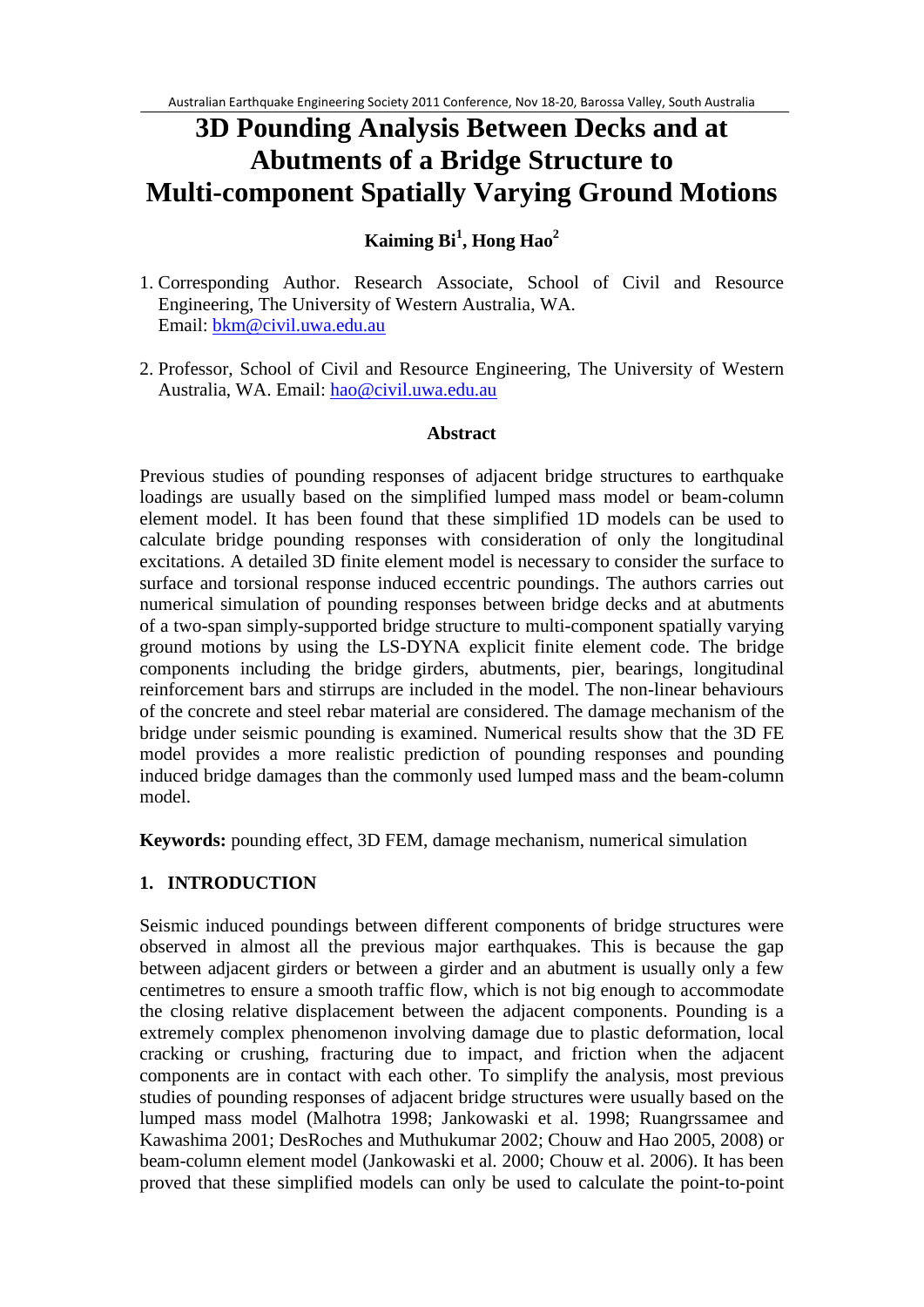pounding responses under the longitudinal seismic excitation (Bi and Hao 2010). In real bridge structure under seismic loading, pounding could take place along the entire surfaces of the adjacent structures. Moreover, it was observed from previous earthquakes that most poundings actually occurred at the corners of adjacent bridge decks. This is because torsional response of the adjacent decks induced by spatially varying ground motions at multiple bridge supports resulted in eccentric poundings. To more realistically model the surface-to-surface and torsional response induced eccentric poundings, the detailed 3D finite element model is necessary (Bi and Hao 2010). Zanardo et al. (2002) modelled the box-section bridge girders with shell elements and piers with beam-column elements, and carried out a parametrical study of pounding phenomenon of a multi-span simply-supported bridge with base isolation devices. Julian et al. (2006) evaluated the effectiveness of cable restrainers to mitigate earthquake damage through connection between isolated and non-isolated sections of curved steel viaducts using three-dimensional non-linear finite element response analysis. Although 3D FE model of bridge structures were developed in those two studies (Zanardo et al. 2002; Julian et al. 2006), the surface-to-surface pounding were not considered. The pounding phenomenon in these studies was simulated by the contact elements which linked the external nodes of adjacent segments together. In other words, the pounding locations are predefined, whereas in reality the pounding locations constantly change during the earthquake excitations owing to the complex 3D responses of the bridge structures. Zhu et al. (2002) proposed a 3D contact-friction model to analyse pounding between bridge girders. This method conducts searches of pounding locations at every time step, therefore, overcomes the shortcomings of predefining the pounding locations. It, however, could not model material nonlinearities during contacts, and the task to search contact pairs is very time consuming and the searching algorithm is relatively complicated. More recently, Bi and Hao (2010) studied the pounding responses between the abutment and adjacent bridge deck and between two adjacent bridge decks of a two-span simply-supported bridge located on a canyon site by using the explicit finite element code LS-DYNA (2007). The surface-to-surface and torsional response induced eccentric poundings were included in the study, however, the material nonlinearities and pounding induced local damages were not considered.

This paper is an extension of a previous study (Bi and Hao 2010). The detailed modelling of the bridge components including the girders, abutments, pier, bearings, longitudinal reinforcement bars and stirrups are implemented. The nonlinear material behaviours of the concrete and the steel rebar are considered. The damage mechanism of the bridge under seismic pounding is examined.

# **2. BRIDGE AND SPATIALLY VARYING GROUND MOTION MODEL**

# **2.1 BRIDGE MODEL**

The two-span simply-supported bridge located at a canyon site studied by Bi and Hao (2010) is adopted again as the analysing model. Owing to the page limit, only the elevation view of the bridge is shown in Figure 1, the detailed geometry of the bridge can be found in the previous paper.

Constant stress solid elements are employed for all concrete members in this study. By conducting a numerical convergence test on various mesh sizes (30mm, 60mm and 120mm), it is found that the 60mm mesh yields similar results with the 30mm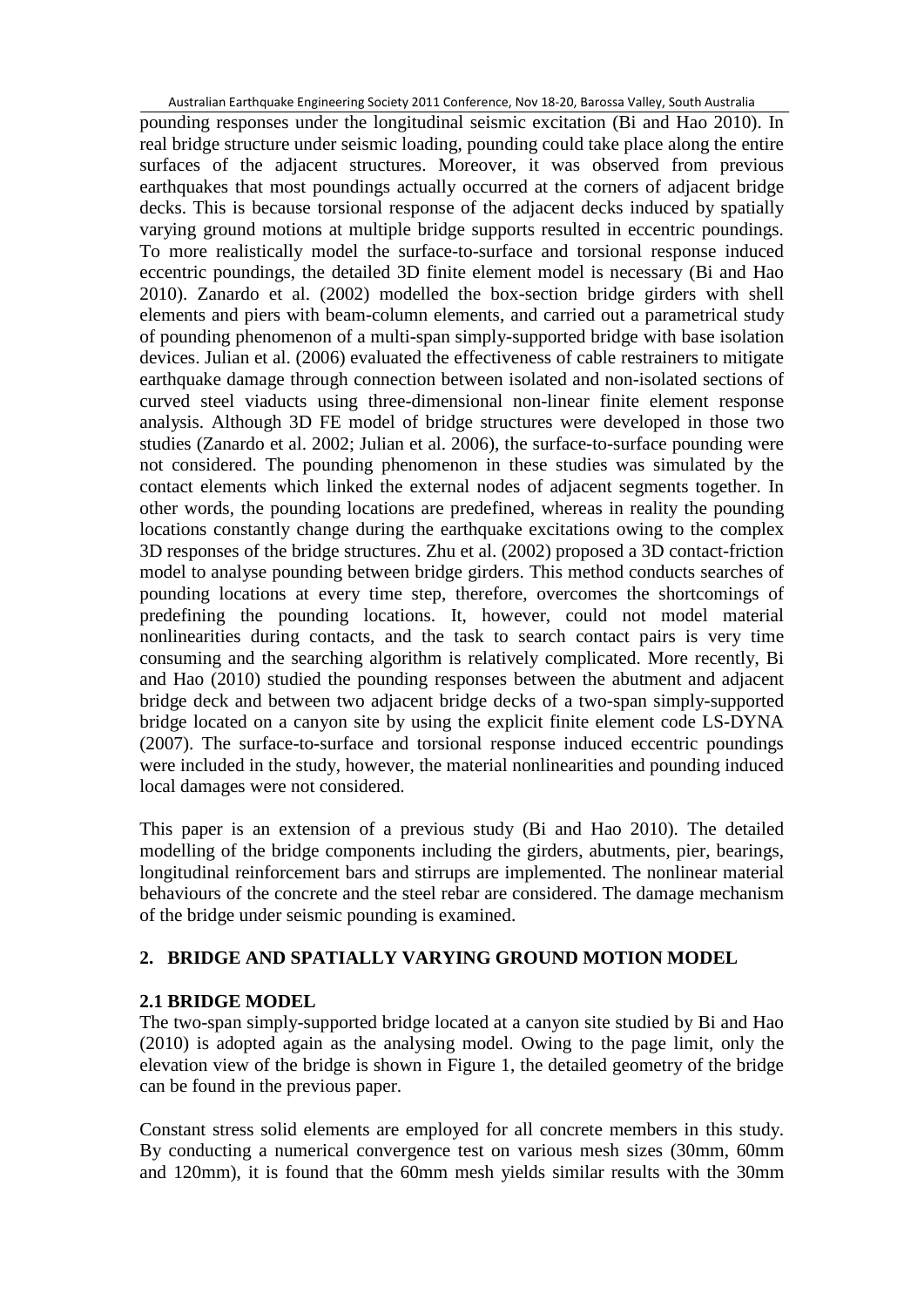mesh, but result in much less computational time than the smaller mesh. Due to the size of the bridge under consideration and the fact that the effect of pounding is generally localized, the 60mm fine mesh is only applied to a length of 0.96m from each end of the bridge deck and to a length of 0.6m of the abutment. Beyond this region, the mesh size is 2m in the longitudinal direction. To improve the computational efficiency, the reinforcement bars which are considered by the Belytschko beam, are modelled only within the fine mesh region of the concrete with the mesh size of 60mm. The smeared model, i.e., the reinforcements are uniformly distributed over the concrete element, is used in the rest part of the bridge. The longitudinal steel reinforcements with the diameter of 16mm are spaced at 120mm in the bridge girder. The diameter of the other reinforcements (stirrups in the girder, longitudinal, transverse and vertical rebars in the abutment) is 12mm. The spacing distances are 180mm and 120mm for the stirrups in the girder and rebars in the abutment respectively. 8 Neoprene pads are used to model bearing supports of bridge girders on the pier and the two abutments. Three-dimensional solid element is adopted to model the neoprene pads. Figure 2 shows left end of the 3D finite element model of the bridge.



Figure 1. Elevation view of a two-span simply-supported bridge



Figure 2. 3D FE model of the bridge

The penalty method is adopted to model the contact interfaces between meshes because of its effectiveness and simplicity for explicit analysis. The contact algorithm \*CONTACT\_AUTOMATIC\_SURFACE\_TO\_SURFACE in LS-DYNA is employed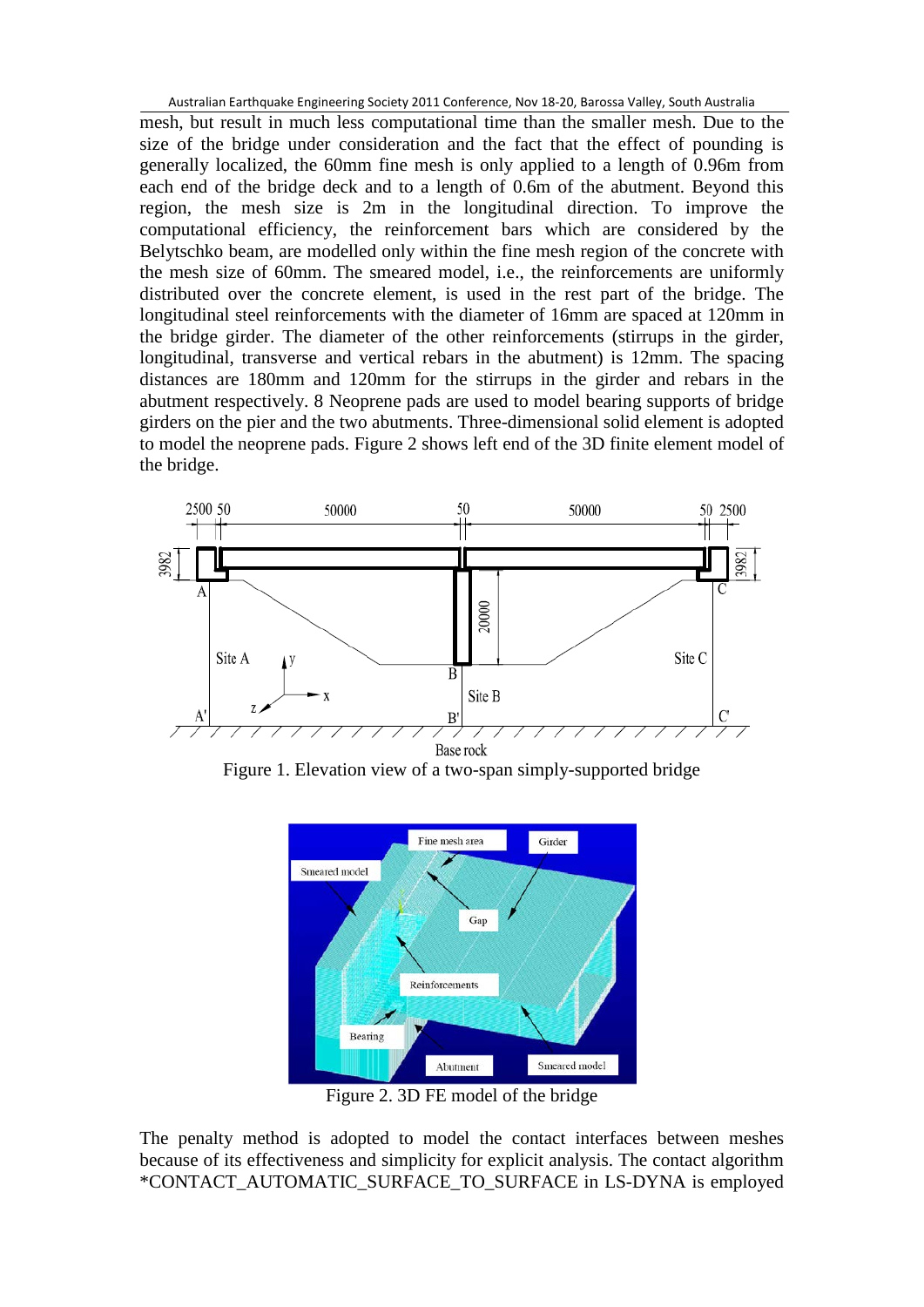to simulate the connections between the girders and the neoprene pads and also the impact phenomena between adjacent components of the bridge structure. The dynamic and static Coulomb friction values are both set to 0.2 between these surfaces.

Both CONCRETE DAMAGE REL3 (MAT\_72REL3) and PSEUDO TENSOR (MAT 16) material models are utilized to model the concrete in the current study. The CONCRETE DAMAGE REL3 model is employed at places that are subjected to the potential poundings. The PSEUDO TENSOR model is used to model the smeared material at places considered to be undisturbed by pounding effect and hence detail analysis is not needed. In order to avoid computer overflow during calculation, the function MAT\_ADD\_EROSION is used to eliminate elements that do not further contribute to resisting the seismic loading during the calculation. In the present study, the concrete mesh will be deleted when the principal strain reaches 0.15. PIECEWISE\_LINEAR\_PLASTICITY (MAT\_24) material model is employed for all the steel reinforcements in the bridge. The neoprene pads are modelled using 3D fully integrated solid elements by using the material model MAT\_VISCOELASTIC.

The strengths of the structural materials are strain rate dependent as their dynamic properties can be enhanced significantly when subjected to high strain rate impact such as blast or earthquake loads. Current study employs the dynamic increase factor (DIF), a ratio of the dynamic to static strength against strain rate to account for the material strength enhancement with strain rate effect. Owing to the page limit, the strain rate formulas for the concrete and reinforcement are not shown here, which can be found in the relevant studies, such as CEB code (Comite Euro-International du Beton 1990) and Malvar (1998).

#### **2.2 SPATIALLY VARYING GROUND MOTION**

It is important to consider ground motion spatial variations in pounding analysis since spatially varying ground motions may result in the torsional response of the bridge structure, which in turn lead to the eccentric poundings between adjacent components of the bridge as mentioned above. Spatially varying ground motions can result from wave passage effect, coherency loss effect and local site effect (Bi and Hao 2011). Previous studies of ground motion spatial variations mainly focused on the wave passage effect and coherency loss effect while neglect the local site effect. For the bridge structure located at a canyon site as shown in Figure 1, local site will amplify the amplitude and filter the frequency contents of incoming motions on the base rock, thus further intensify the ground motion spatial variation effect. It is thus very important to consider the influence of local soil conditions.

In the present study, not to further complicate the problem, only one soil layer is considered and soil conditions for the three sites are assumed to be the same with the corresponding parameters for the base rock and soil shown in Table I. Soil depths for the three sites are 48.6, 30 and 48.6m respectively. The horizontal in-plane, horizontal out-of-plane and vertical in-plane spatially varying ground motions at different supports of the bridge are stochastically simulated based on the combined spectral representation method and one dimensional wave propagation theory (Bi and Hao 2011), and are applied simultaneously to the longitudinal, transverse and vertical directions of the bridge.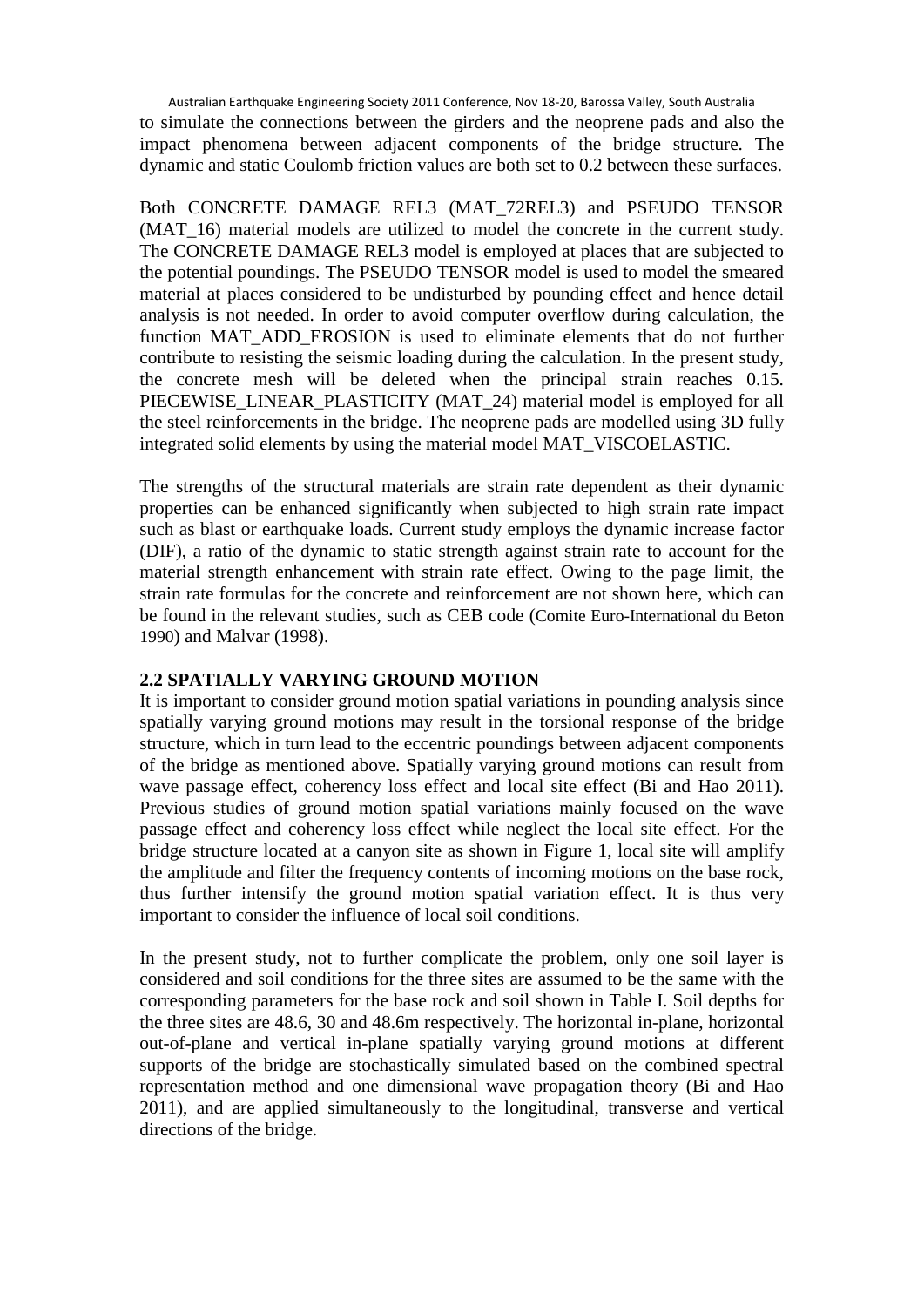| Table I. Parameters for local site conditions. |                    |                     |               |                 |
|------------------------------------------------|--------------------|---------------------|---------------|-----------------|
| Type                                           | Density $(kg/m^3)$ | Shear modulus (MPa) | Damping ratio | Poisson's ratio |
| Base rock                                      | 2500               | 1800                | 0.05          | 0.33            |
| Soil                                           | 2000               | 320                 | 0.05          | 0.4             |

# **3. NUMERICAL RESULTS**

During the earthquake, the adjacent components of the bridge structure will collide with each other. Owing to the page limit, only the pounding prone region on the right end of the left girder is qualitatively examined, while the poundings between bridge deck and adjacent abutment are not shown. Figure 3 shows the snapshots of maximum principal strain contours of the concrete. As mentioned above, the concrete element will be deleted when the maximum principal strain reaches 0.15. As shown in Figure 3(b), the damage first appears on the left bottom corner of the baseplate of the bridge girder at 6.87s, while the first damage appears on the right bottom is at 7.40 s as shown in Figure 3(c). These two figures clearly show the torsional response induced eccentric poundings between bridge decks. This phenomenon, however, cannot be considered by using the simplified lumped mass model or beam-column element model, which illustrates the necessity of using 3D detailed FE model to realistically simulate the earthquake induced pounding phenomenon. When the earthquake ends, almost all the covers on the pounding surface of the bottomplate are damaged as shown in Figure 3(d). The bottomplate itself also suffers serious damage especially near the left and right corners owing to the huge impact force (which is not shown here and it can reach 25MN in the present study). These simulated results are quite similar to the observations in many of the previous major earthquakes as shown in Figure 4, which shows the bottomplates suffered server damages in 1999 Chi-Chi Taiwan earthquake.



Ground motion spatial variations can result in larger relative displacement between adjacent components of bridge structures, which in turn lead to the catastrophic damage to the bridge structure. For example, large relative displacement in the longitudinal direction can lead to unseating of bridge spans, while large transverse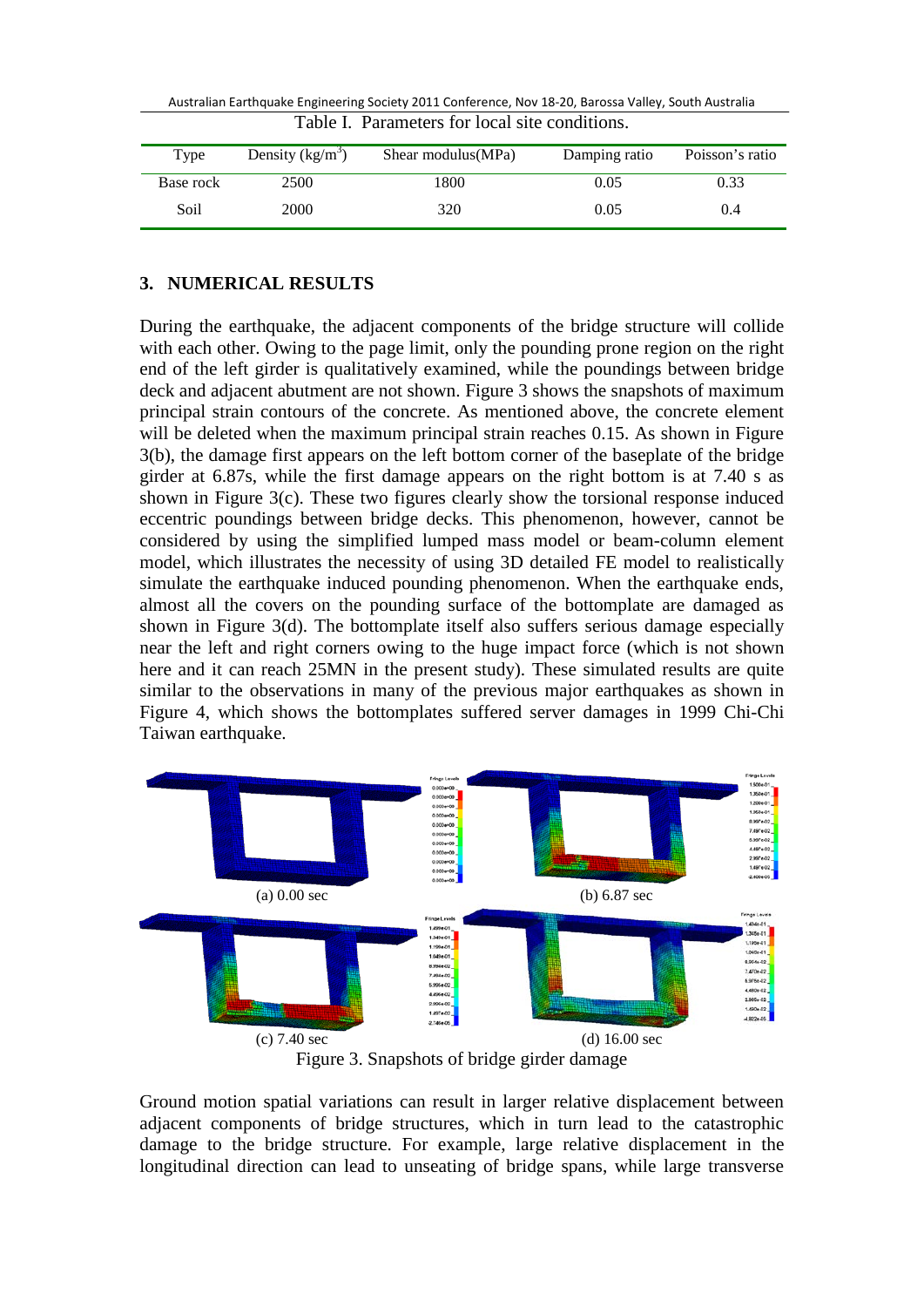relative displacement may result in the damage of transverse restrainers as shown in Figure 5. By using the detailed 3D FE model, these damages can also be captured. As shown in Figure 6, the relative transverse displacement between bridge deck and supporting pier reaches 0.32m in the present study. Although the transverse restrainers on the pier are not modelled in the present study, damages are expected under such a large relative displacement. In the present study, the relative displacement between the bridge deck and supporting pier in the longitudinal direction is not as significant as that in the transverse direction. The unseating potential for the studied bridge is not obvious. It should be noted that these relative movements are related to the characteristics of both the bridge structure and the input ground excitations, the unseating phenomenon might be observed for the same bridge under different ground excitations.



Figure 4. Typical pounding damage between bridge decks in Chi-Chi earthquake



 (a) longitudinal direction (b) transverse direction Figure 5. Damages result from large relative displacement between adjacent components of bridge structures in Chi-Chi Taiwan earthquake



Figure 6. Relative transverse movement between bridge deck and supporting pier

# **4. CONCLUSIONS**

Pounding phenomena of a two-span simply-supported bridge on a canyon site under multi-component spatially varying earthquake excitations is modelled by using the explicit finite element code LS-DYNA based on a detailed 3D FE model. The geometry of the bridge including the bridge girders, abutments, pier, bearings, longitudinal reinforcement bars and stirrups are implemented in the model. The non-